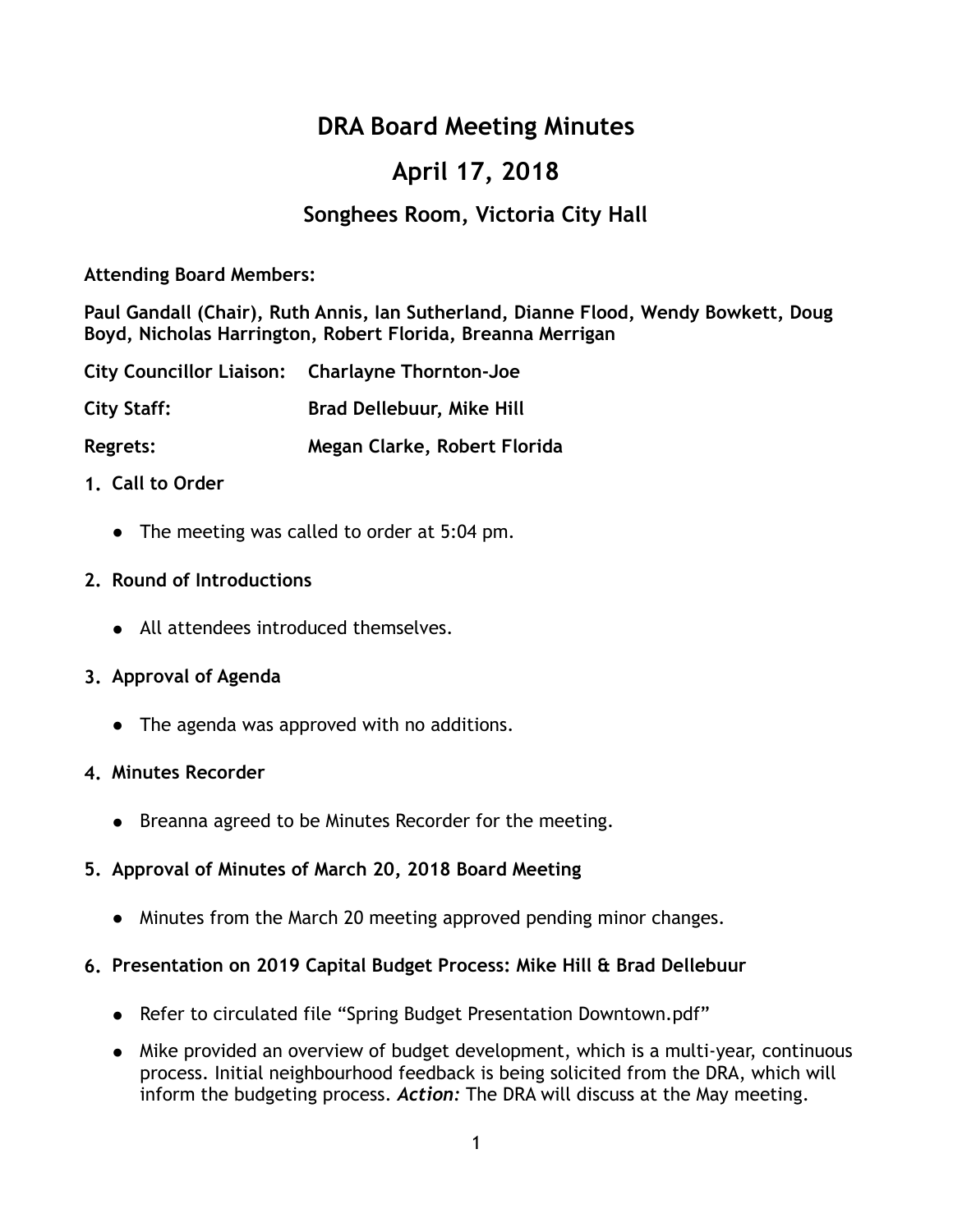## *City Councillor Charlayne Thornton-Joe arrived at 5:35 pm*

● Brad provided an overview of transportation projects for 2019 to 2021. The DRA provided support for additional sidewalk updates, replanting trees, and the Douglas St Revitalization.

## **7. Councillor's Report: Charlayne Thornton-Joe**

- City Councillor Charlayne provided an overview of Council activity related to downtown. Updates included:
	- The 26 story development at Herald Street was approved.
	- There are ongoing discussions regarding Fort Street (Mike Miller) and Pandora (Chinese Freemasons).
	- Developments 930 Fort and Chatham Iron Works are returning to Council.
	- $\circ$  The new Johnson Street Bridge was opened and the old bridge is being removed.
	- $\circ$  A number of Johnson Street Community improvement are underway (e.g. tenant mix, front entrance, roof access, screening on windows and clean team).
	- Council is waiting for the staff report on backup beepers.
	- $\circ$  The Late Night Task Force Task Force is focusing on late night issues downtown, with the goal of creating a comprehensive and cohesive strategy to ensure the City of Victoria maintains a vibrant downtown core that balances the needs of local stakeholders. A question was raised about whether the Strathcona will host a DJ outside until 12:30 am.
	- $\circ$  Regarding the APEX site, the City received six proposals in response to its Request for Expression of Interest (RFEI) 17-054. The City is in negotiations with a preferred proponent and the procurement process remains ongoing. If the negotiations are unsuccessful, the City may choose to move to negotiations with another proponent or may terminate the competition, under the terms of the RFEI. Given the ongoing nature of the procurement process, we cannot comment further at this time.
	- The City has received positive coverage from the New York Times and Wall Street Journal.

## **8. Business Arising from Minutes**

- Officer Position: Secretary
	- The position remains vacant.
- Internet Service Provider Billing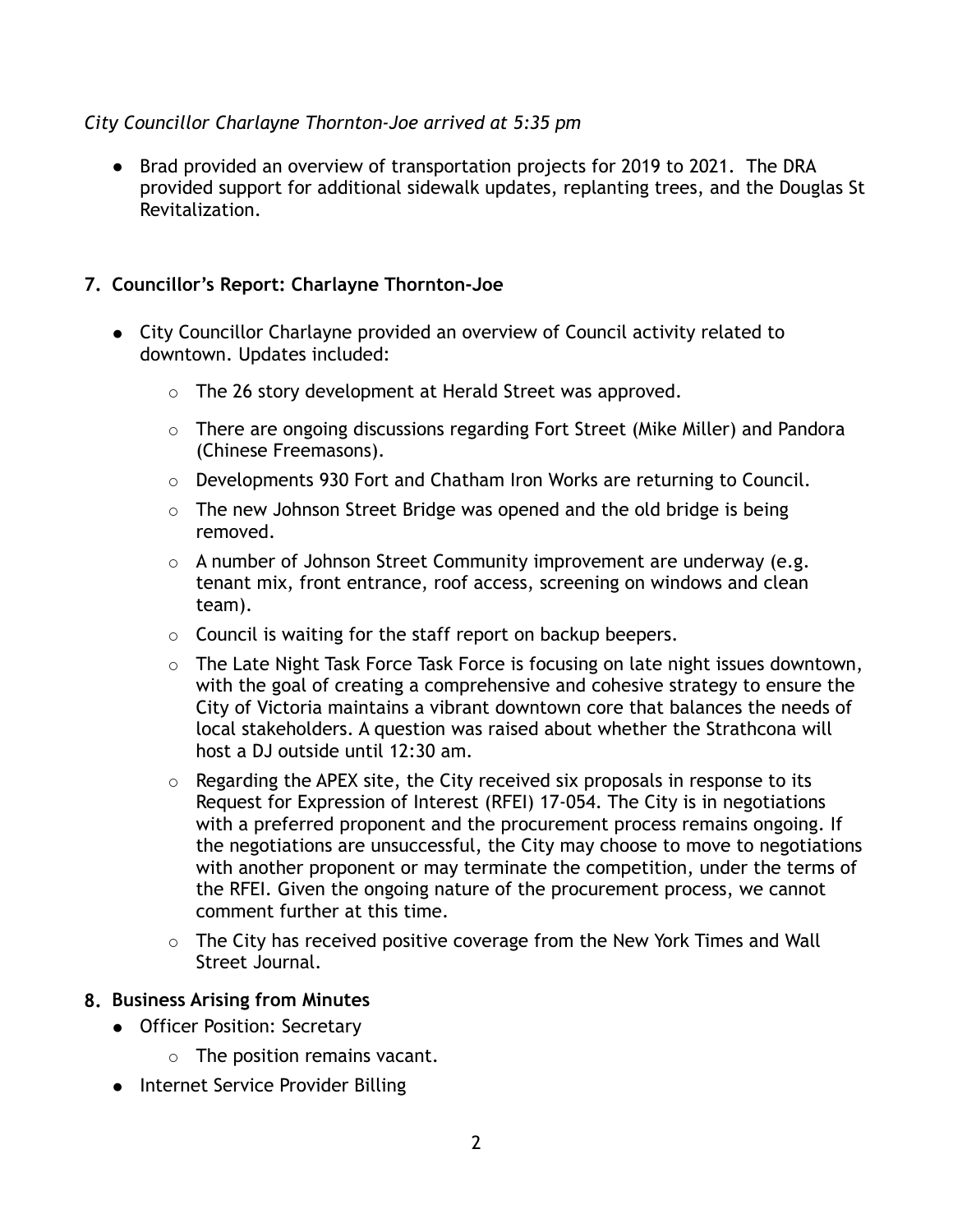- The provider is no longer billing for the service. *Action:* Nicholas will secure a refund or credit from the provider.
- Website Update
	- $\circ$  A process is required to keep the website updated. The group discussed the possibility of paying someone who provide that service. *Action:* Nicholas will follow up with Erica to update the DRA website.

## **9. New Business**

- Yates Street Community Garden (YSCG) Branding
	- $\circ$  The group discussed ways to increase the visibility of the DRA in relation to the YSCG (e.g. a more prominent banner, reference on website). *Action:* Nicholas will bring this issue to the Urban Liveability Community.

# **10. Committee Reports**

# *Land Use Committee: Ian*

- Pre-CALUC: Pacific Mazda Jawl Residential Fire Hall
	- 2nd meeting is April 18, 2018
- CALUC Meeting: 550 Pandora 5 Story Rental with OCP Amendment for Density
	- A well-attended meeting, residents had concerns about the loss of Habit Coffee as well as issues with the unaffordability/indigity of micro lofts.
- Zoning Bylaw/Old Town Design Guidelines
	- Meetings with staff held to discuss Old Town design guidelines and what is expected of developers.
	- The DRA provided input to improve amenities for downtown residents relating to the density bonus system.
- CALUC Meeting: The Drake Brewery/Peter DeHoog
	- At the sparsely attended meeting, no concerns were identified.
- CALUC Meeting: Abstract Developments 1010 Fort Street 10 Storey Tower
	- Issues arose relating to disclosure of conditions relating to another development.

# *Community Development Committee: Wendy*

- **DVBA Survey** 
	- $\circ$  Feedback provided by the board was incorporated. Survey sent on April 12. The group discussed distributing the survey through stratas to target downtown residents.
- Get Downtown
	- Event will be held on April 25 at Veneto. Tickets on sale now.
- Car Free Day
	- $\circ$  The DRA will have a presence at the event in June 2018. The group discussed allocation additional funding (irrespective of My Great Neighbourhood Grant)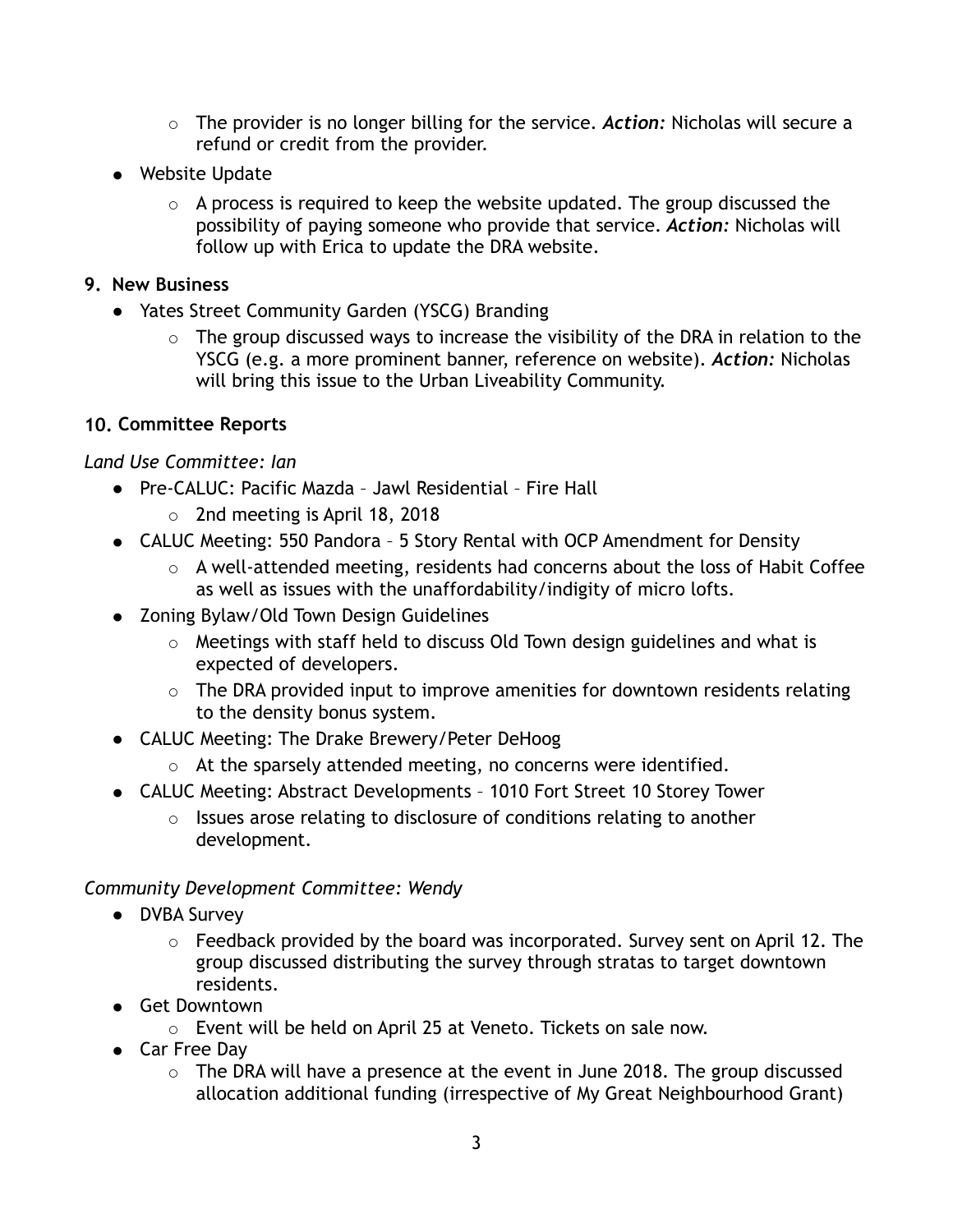for Volunteer apparel. *Motion:* Approve additional funding for volunteer apparel. Moved by Dianne. Seconded by Ruth. Carried.

- Silent Disco
	- Cancelled due to organizer absence.
- Eats and Beats
	- $\circ$  Event to be held in July/August 2018. Organizers may look for a 3rd partner.
- Vic Matters
	- Budget still exists for this event, but the potential organizer has not responded.

# *Governance Committee: Wendy*

- The DRA's updated constitution and bylaws have been filed. The DRA is now compliant with the new Societies Act.
- The Committee has started reviewing the Policy Binder.

# *Urban Livability Committee: Nicholas*

- Yates Street Community Garden (YSGC) My Great Neighbourhood Grant Application
	- Refer to 2018 My Great Neighbourhood Grant Application YSCG.pdf. A grant application was submitted for the Native Bee Apiary and for one day event with Pollinator Partnership Canada.
	- Due to difficulties in scheduling, steering committee meetings will be held in the evenings for now.

# **11. Ad Hoc Committee Reports**

# *Membership Committee: Dianne*

- My Great Neighbourhood Grant Application 2018
	- $\circ$  Refer to circulated file 2018 My Great Neighbourhood Grant Application DRA.pdf. There is a need to recruit more volunteers, which will be helped by the DRA receiving the the grant. Additional portions of the grant will aid in increased organization visibility.
- Membership Email
	- The group discussed providing an email message to new members and to recruit volunteers. *Action:* Dianne to circulate draft email.
- Call for Volunteers for Postering
	- Once the weather improves, Dianne would like to have a group assist with putting up posters for upcoming events.

# **12. External Meeting Reports**

● Victoria Community Association Network (VCAN)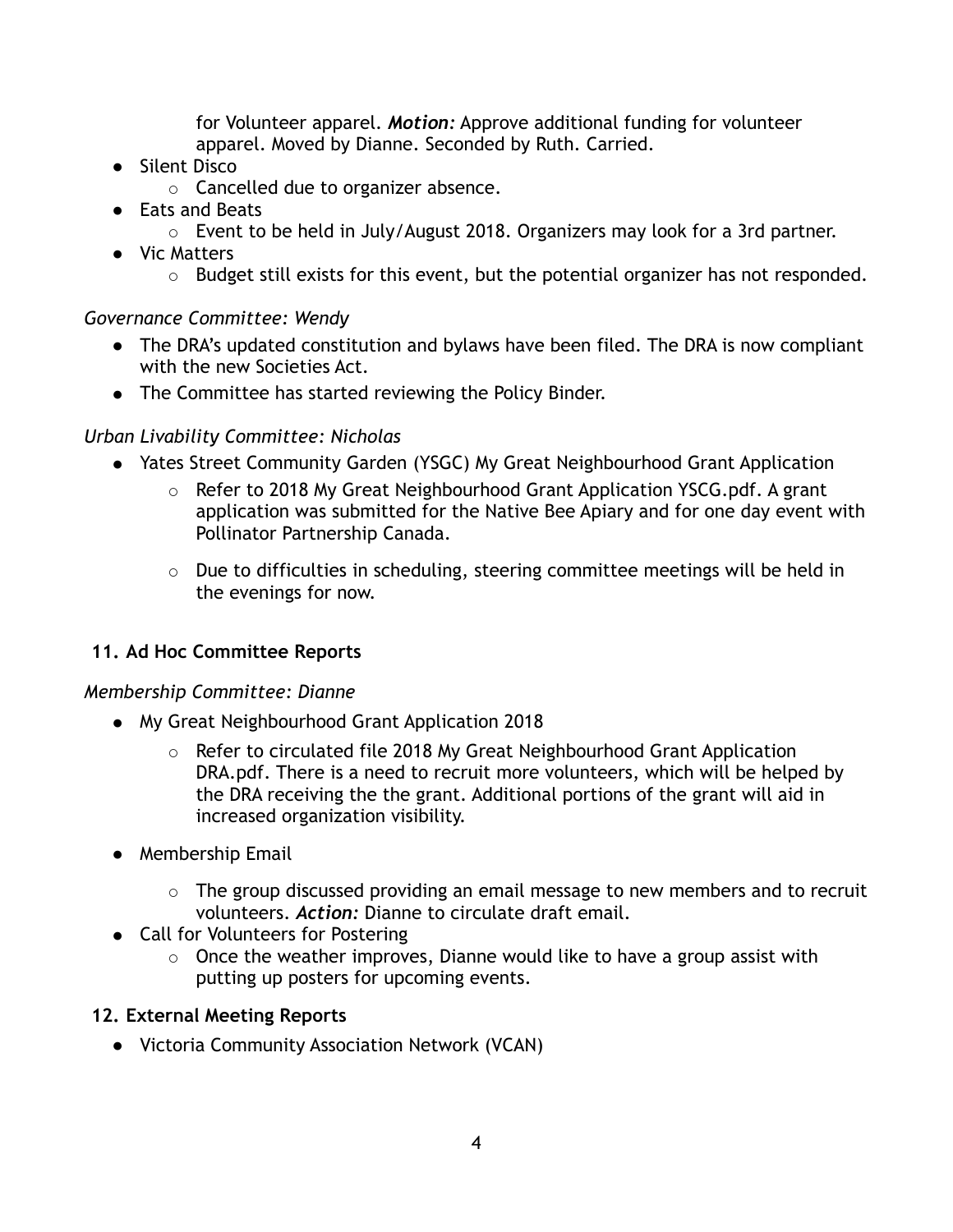- The most recent meeting included discussions about heritage preservation, inclusionary zoning, and gentle densification. *Action:* Paul will circulate meeting material when available.
- Downtown Service Providers
	- The DRA is looking for a representative to attend this committee on Tuesday mornings.

## **13. City Liaison Report: Mike Hill**

● Refer to circulated file Downtown Apr 2018 Update.pdf

## **14.Adjournment**

- The meeting was adjourned at 7:40 pm.
- The next meeting will be held on Tuesday, May 15, 2018 (Robert sends his regrets for the May meeting, as he is travelling).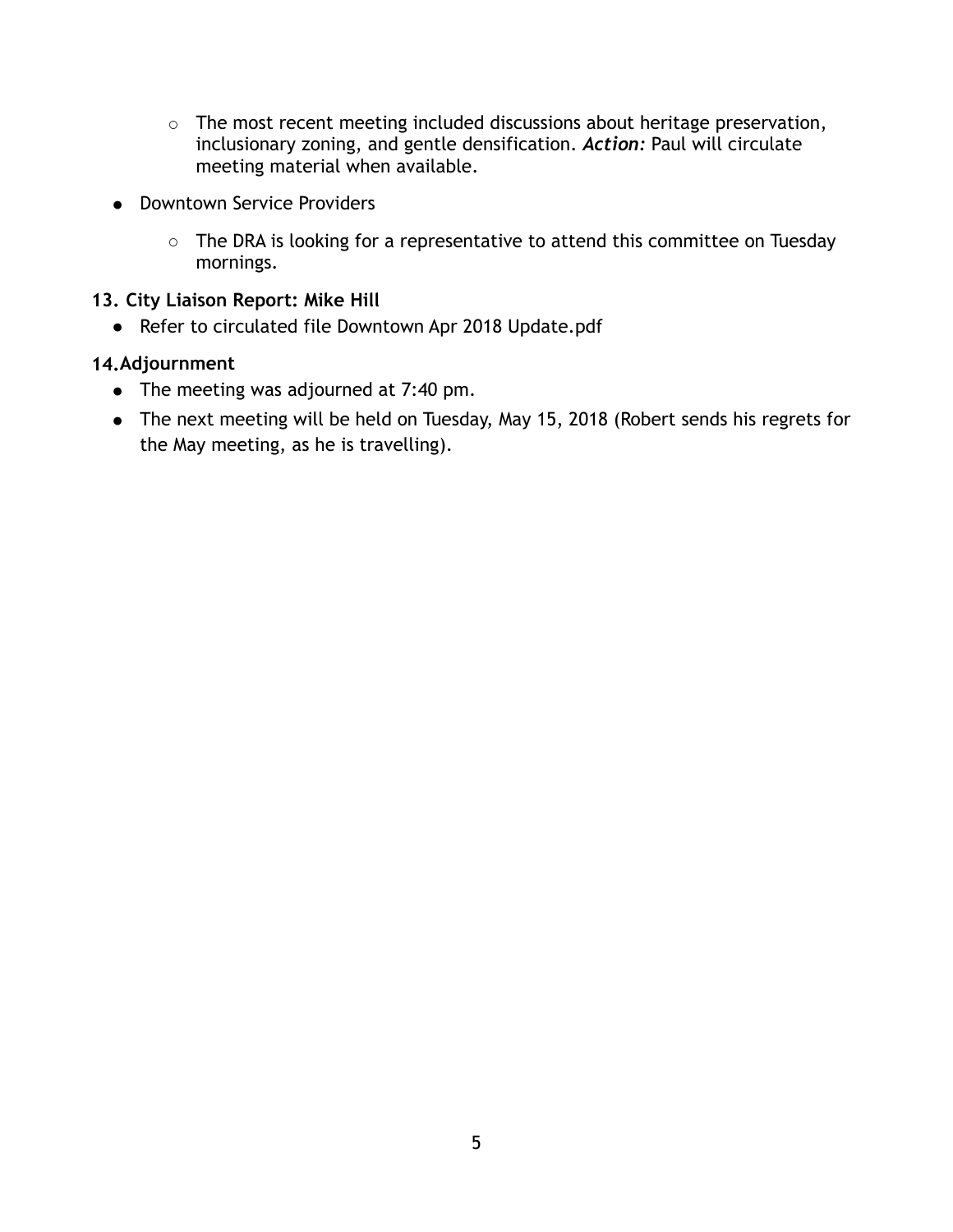

April 2018 Update **Downtown**

# **In Your Neighbourhood**

## **Neighbourhood Block Party**

On March 14, the City hosted a "Neighbourhood Block Party" at the Da Vince Centre in Vic West. After a keynote address on the importance of getting to know our neighbours, participants sat down together to identify places they love, community gathering space and active streets in their neighbourhoods. The resulting map will be made available for further exploration of ideas for projects in the neighbourhood.

## **Back Up Beepers Downtown**

In response to a request from the Downtown Residents Association, Council approved a [motion](javascript:SelectItem(18);) presented by Councillors Thornton Joe and Lucas that "…Council direct staff to report at the next quarterly update on the resources needed to: Explore what other cities are doing, whether there are policies that the City can implement and whether there are other costs needed to have this considered." Beepers can be disruptive to residents and technology now offers options to address this nuisance sound. Initial discussion suggested that changes with municipally owned vehicles would likely proceed while broader changes in senior government policy are pursued.

## **777 Herald Street Approved**

At their April 12th meeting, Council authorized the issuance of the Development Permit with Variances for 777 Herald Street, in accordance with plans date stamped January 24, 2018 and ensuing the ongoing provision and maintenance of the sky garden. The building will be Victoria's highest at 26 storeys.

### **930 Fort Street and 515 Chatham Street**

At their April 19 meeting, Council will be considering a [report](javascript:SelectItem(26);) recommending that Council instruct staff to prepare the necessary Zoning Regulation Bylaw Amendments that would authorize the proposed development outlined in Rezoning Application No. 00593 for 930 Fort Street, that first and second reading of the Zoning Regulation Bylaw Amendments be considered by Council, and a Public Hearing date be set once stipulated conditions are met.

A [report](javascript:SelectItem(16);) relating to the construction of a five-storey, mixed-use building containing ground-floor commercial uses and residential units above will also be considered.

#### **Great Neighbourhood Grants**

The program is open only until April 15, 2018. Please review the [guidelines and application form](http://www.victoria.ca/EN/main/residents/Neighbourhoods/my-great-neighbourhood-grant-program.html) online and contact City staff to finalize your application. In the Downtown neighbourhood, there are currently applications in the works for a bee pollinator awareness event at the Yates Street garden and a community outreach project from the DRA..

#### **Garden Micro Grants Awarded**

On March 22, Council approved awarding of [Micro Grants](https://victoria.civicweb.net/FileStorage/2FF564B1BD374AD28E24449C8C899D37-1_Report_2018%20Micro%20Grant%20Applications.pdf) (\$500) to [all applicants.](https://victoria.civicweb.net/FileStorage/4A6C5811C8594A449F2107A32D63494C-3_Appendix%20B_Eligible%20Micro%20Grant%20Applications.pdf) Micro grants are intended for eligible community groups delivering a service or program for volunteer coordination of commons and community gardens. This included a grant to the Victoria Disability Resource Centre for the Yates Street Garden site.

#### **New Victoria Fire Hall and Emergency Operations Centre**

A new Victoria public safety building will be built downtown under an agreement reached with local developer Dalmatian Developments Limited Partnership, a Jawl Residential and Nadar Holdings Ltd. venture. The state-of-the-art, post-seismic rated facility will be located on Johnson Street as part of a new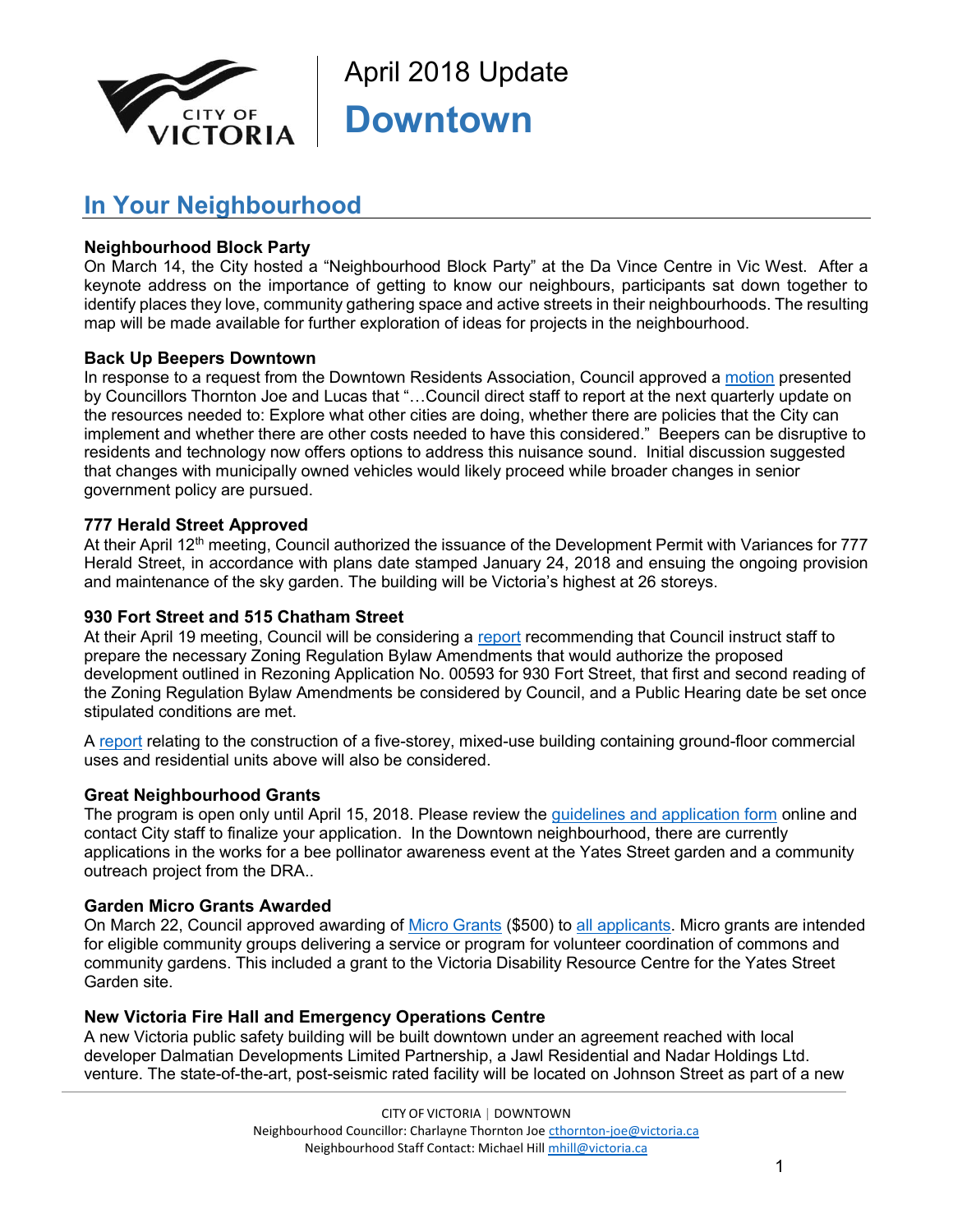

April 2018 Update **Downtown**

mixed-use development adjacent to Pacific Mazda. BC Emergency Health Services (BCEHS) has agreed to lease 3,200-square-feet of space from the City to operate a stand-alone facility for paramedics and four ambulances. The agreement is subject to the developer bringing their overall project through the rezoning process, which includes the construction of the new public safety building. Learn more [here.](http://www.victoria.ca/EN/meta/news/news-archives/2018-archive/new-downtown-location-planned-for-victoria-fire-hall-and-emergency-operations-centre.html) Council approved allocating \$35.9 million from the City's Debt Reduction Reserve in the 2018 - 2022 Financial Plan for the project.

#### **Fort Bike Lane**

Opening of the new [AAA bike lane](http://www.victoria.ca/EN/main/residents/transportation/cycling/new-cycling-projects/protected-bike-lanes.html) on Fort Street is planned for late May. Consideration is being given to a celebration of the opening following a trial period to identify any fine-tuning required.

#### **Gorge Waterway Update**

In early March, the BC Supreme Court ruled that the City of Victoria has the authority to regulate the Gorge Waterway. Last year the City sought an injunction to require owners to remove their vessels and docks that were illegally moored in the waterway. As a result of the ruling, vessel and dock owners must remove their property from the Gorge Waterway by May 7, 2018. Learn more [here.](http://www.victoria.ca/EN/meta/news/news-archives/2018-archive/bc-supreme-court-ruling-confirms-city-has-authority-to-regulate-the-gorge-waterway.html)

#### **Poems for the Planet**

Celebrate Earth Day with *Poems for the Planet* on Sunday, April 22 from 12:30 p.m. – 2:30 p.m. in Centennial Square with free poetry readings from Yvonne Blomer and guest poets who will express their climate change concerns and passion for Southern Vancouver Island and the Pacific Ocean through poetry. Featured poets will include Marilyn Bowering, Stephen Collis, Marlene Grand Maitre, Heidi Greco, Anne Hopkinson, Tim Lilburn, Garth Martens, Wendy Morton, Kyeren Regher, Chris Smart and Christine Walde. Dancers Nikko Snow and Dyana Sonik-Henderson will perform in response to Bruce Cockburn's "False River," a poem commissioned by Yvonne Blomer. The event is hosted by the City of Victoria with the support of the League of Canadian Poets. [www.victoria.ca/poetlaureate](http://www.victoria.ca/poetlaureate)

## **Call for Entries to 2018 Victoria Book Prizes**

Submissions are now being accepted for the 2018 Victoria Book Prizes that consist of the \$5,000 City of Victoria Butler Book Prize and the \$5,000 Bolen Books Children's Book Prize. Celebrating its 15<sup>th</sup> year, the Victoria Book Prize Society's annual fall awards gala showcases the literary achievements of authors and illustrators who make Greater Victoria their home. [www.victoria.ca/bookprize](http://www.victoria.ca/bookprize)

#### **Hello New, Goodbye Blue**

The new Johnson Street Bridge opened to traffic Saturday, March 31, following an official opening and community celebration event. Lane closures on the new bridge are scheduled for Monday to Wednesday (Apr 16-18) from 9am to 4pm to facilitate removal of the old bridge. The project is fully completed later this summer. View a video recap of the bridge replacement [here.](https://www.youtube.com/watch?v=LDjqmhy2RM0&feature=youtu.be)



## **Arts Hub in Downtown?**

On April 5, Council received a [report](https://pub-victoria.escribemeetings.com/filestream.ashx?DocumentId=1173) summarizing an exploration of a new potential use for the former Provincial Courthouse at 28 Bastion Square. In fall of 2017, the Arts Consultant Group (ACG) was retained by the Downtown Victoria Business Association (DVBA to examine the viability of the building as a